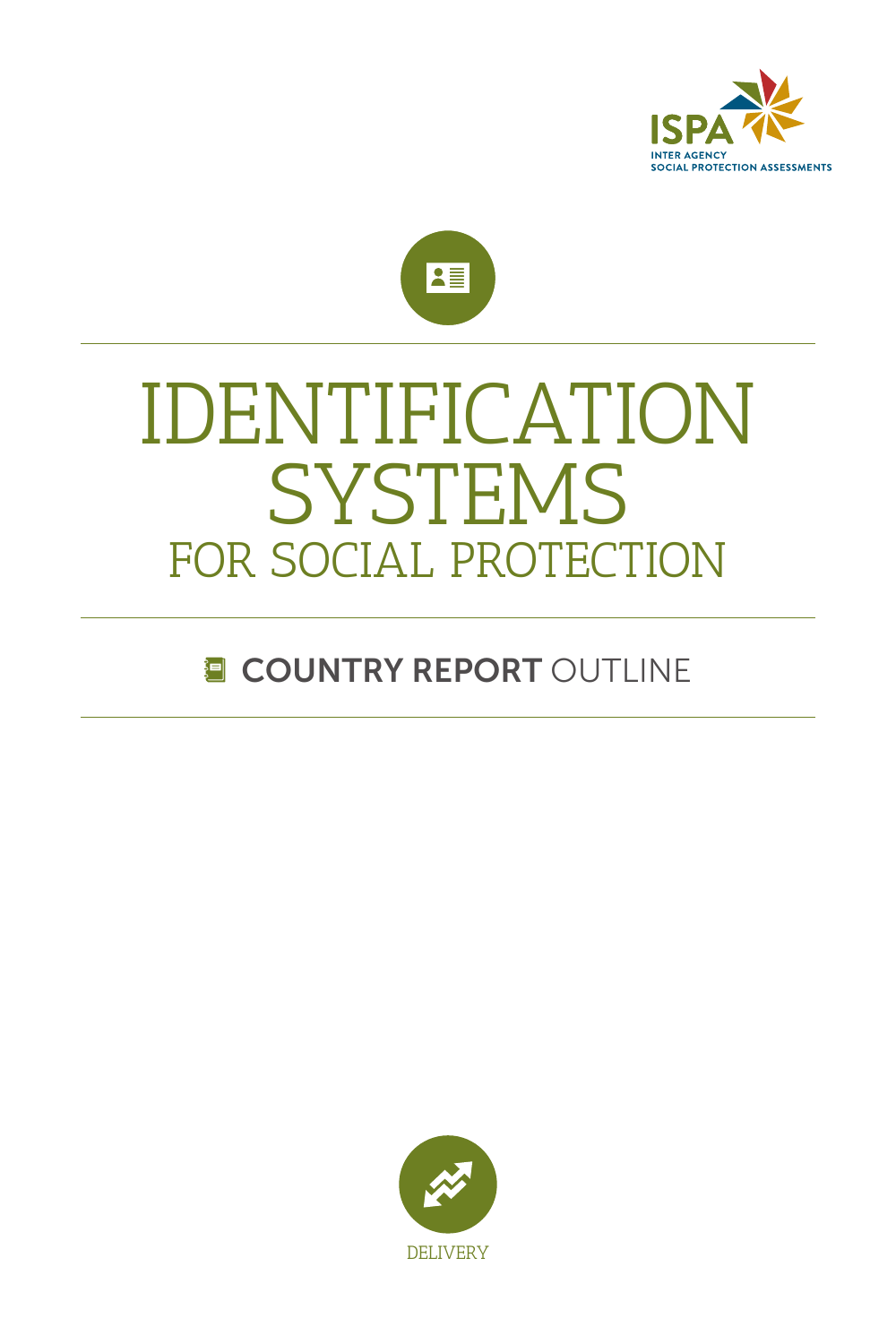The primary output of the assessment will be a country report. This report should<br>be about 35 pages long and should generally adhere to the following outline.

#### Preface

- Description of the motivation for the assessment and the program(s) to be assessed
- Assessment team and dates of the assessment

#### 1. Background

- Summary of the rationale for carrying out the assessment.
- Brief reference to the ID system(s) to be evaluated and description of key features
- Description of key sources of information and data used for the assessment

#### 2. Country context

- Snapshot of institutional arrangements, legal framework, and main SP and ID system actors
- Snapshot of SP in the last 10 years
- Snapshot of the ID systems in the last 10 years
- Snapshot of the human development and poverty profile of the country
- Key indicators relevant for ID, including income level, demographic structure, urban/rural split, literacy rates, etc.
- Citations and cross-references to the country's major SP and labor programs and their coverage (table 1)
- Tabular presentation of key indicators (listed below) of the ID ecosystem; if ID systems from different programs are included in the assessment, repeat the table for each system
	- Estimated coverage of foundational ID(s) where relevant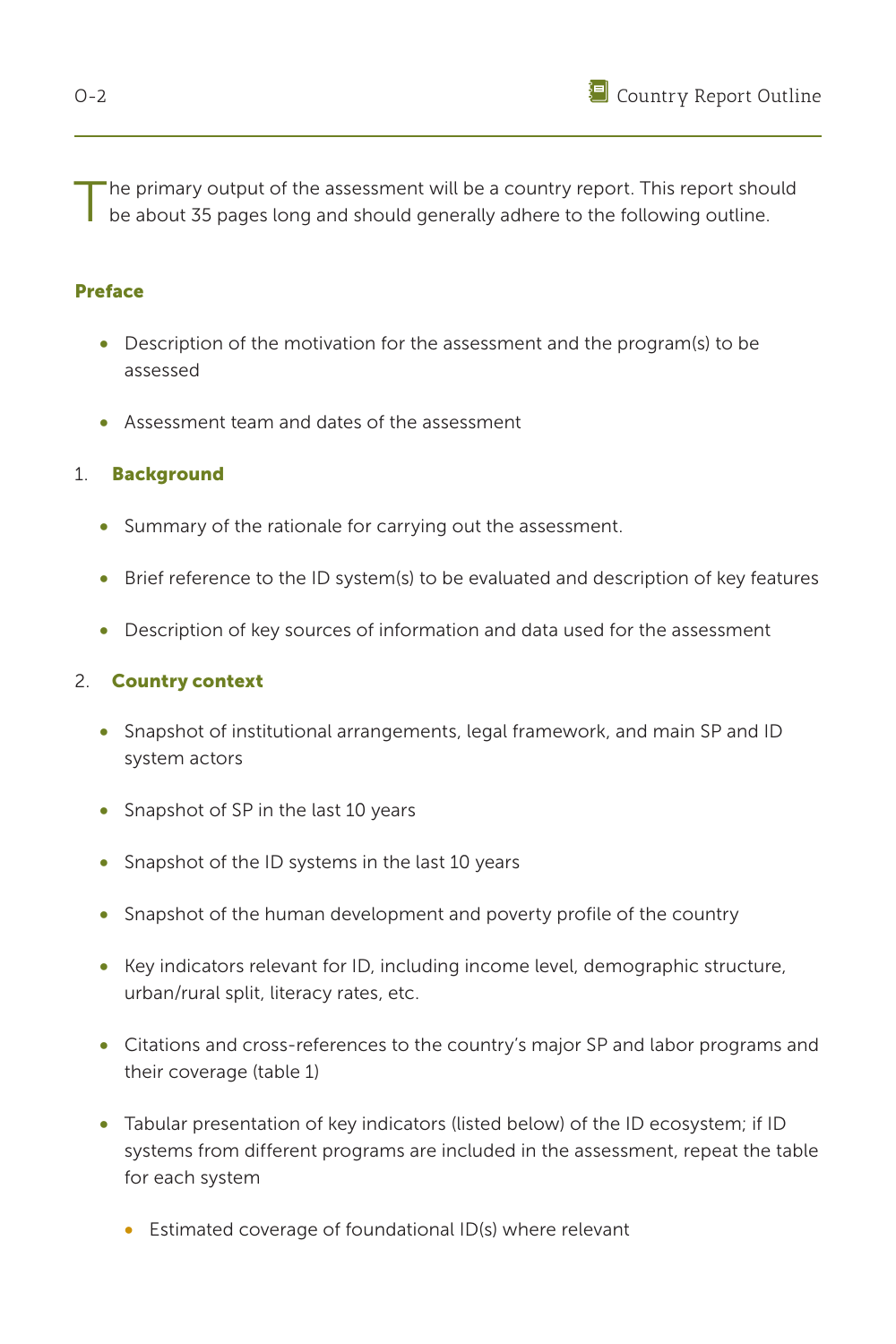### Table 1 Country SP Programs at a Glance

*(Provide information for the most relevant SP programs operating in the country.)*

| Item                                                           | Program A | Program B | Program C |  |
|----------------------------------------------------------------|-----------|-----------|-----------|--|
| Program/benefit category                                       |           |           |           |  |
| Risk covered/function                                          |           |           |           |  |
| Targeted population group                                      |           |           |           |  |
| Objective                                                      |           |           |           |  |
| Qualifying conditions                                          |           |           |           |  |
| Benefit level/beneficiary                                      |           |           |           |  |
| Responsible implementing agency                                |           |           |           |  |
| Geographical areas covered                                     |           |           |           |  |
| Payment mechanism (if cash or near cash)                       |           |           |           |  |
| Number of beneficiaries (value/latest year)                    |           |           |           |  |
| Total expenditure (local currency unit)<br>(value/latest year) |           |           |           |  |

- Estimated coverage of program ID
- Type of ID and functional use
- Estimated costs of the current ID system
- Biometrics captured (none; fingerprints and if so, how many; iris; other)
- Medium for and centralization of ID database (paper/electronic; decentralized/ centralized)
- Whether the ID is unique to an individual
- Form of verification of ID by program at point of transaction

#### 3. Assessment

- Detailed narrative based on responses to the [questionnaire](#page--1-0) and interviews with the relevant agencies covering system performance strengths and weaknesses in accordance with the assessment criteria across the five key areas
- Summary of assessment captured in [assessment matrix](#page--1-1)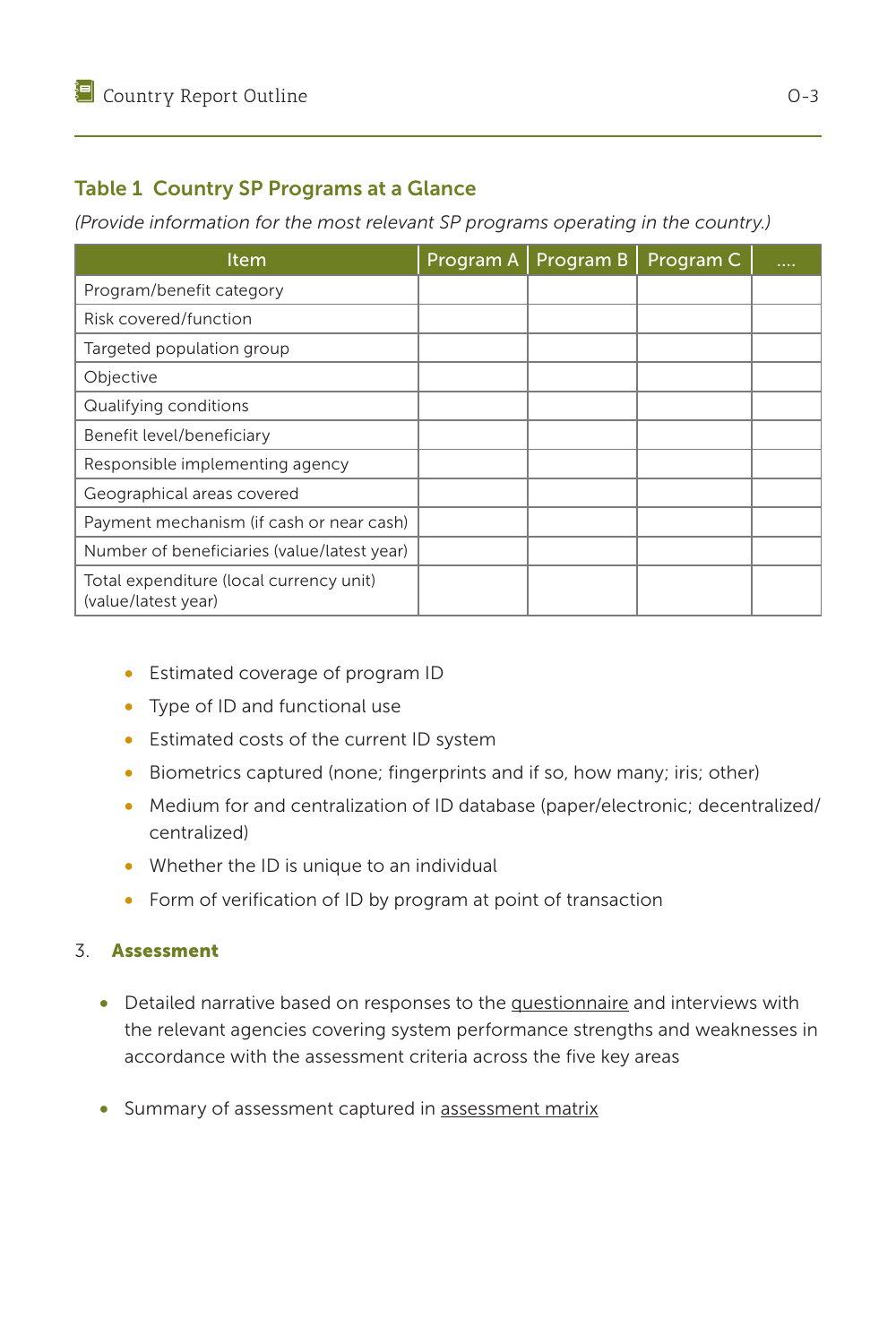

#### 4. Policy Options

- Description of the most cost-effective options available to the country for improving the ID system(s), taking into account its starting point and initial conditions
- References to relevant international experience and technical annexes as appropriate

#### 5. Conclusions

- Summary of key performance strengths and weaknesses and costs of the ID system(s)
- Discussion of areas for future research and/or attention
- Caveats regarding information quality and availability